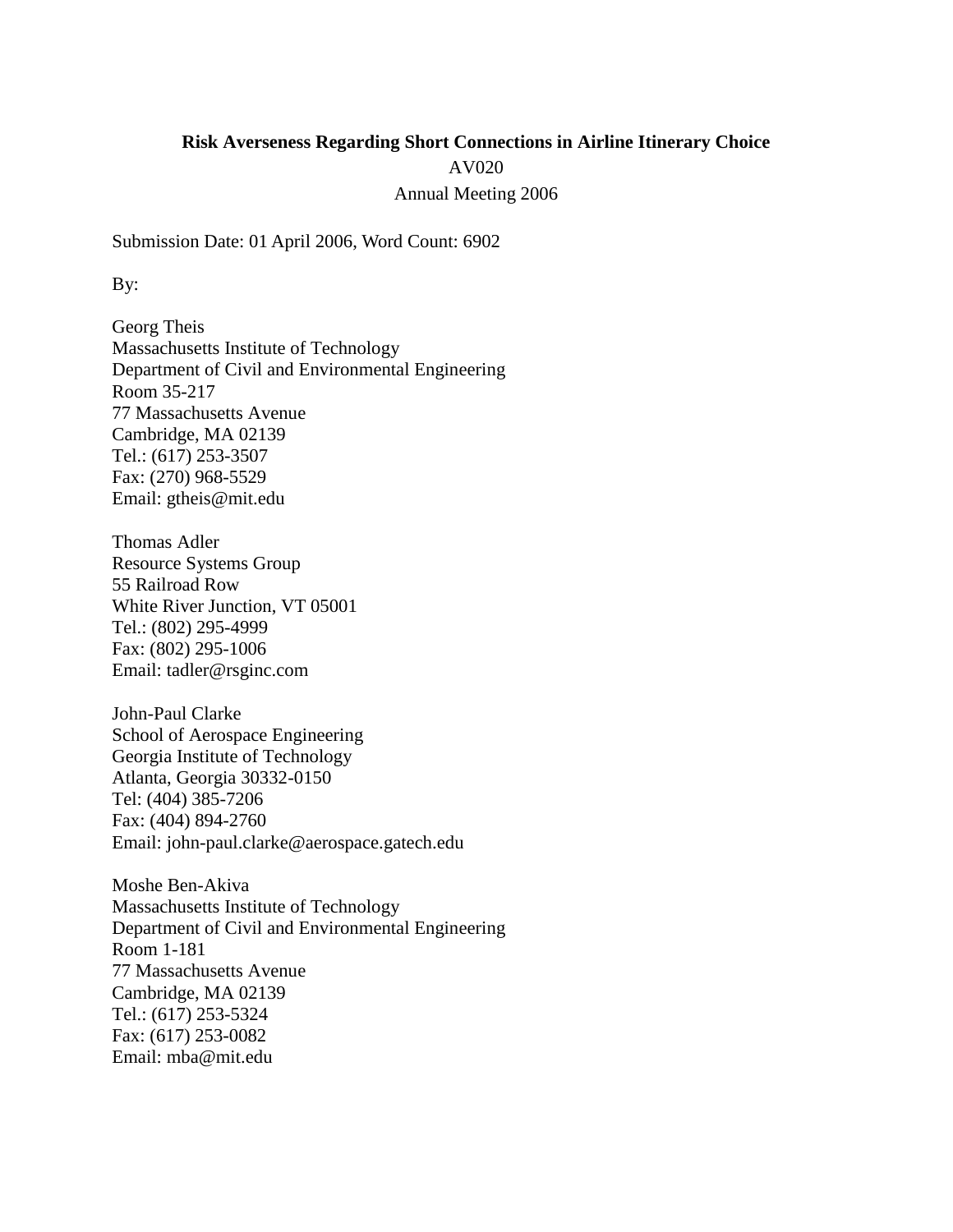# **ABSTRACT**

Network airlines traditionally attempt to minimize passenger connecting times at hub airports based on the assumption that passengers prefer minimum scheduled elapsed times for their trips. Minimizing connecting times, however, creates peaks in hub airports'schedules. These peaks are extremely cost intensive in terms of additional personnel, resources, runway capacity and schedule recovery. Consequently, passenger connecting times should only be minimized if the anticipated revenue gain of minimizing passenger connecting times is larger than the increase in operating cost, i.e. if this policy increases overall operating profit. This research analyzes to what extent a change in elapsed time impacts passenger itinerary choice and thus an airline's market share.

We extend an existing airline itinerary choice survey to test the assumption that passenger demand is affected by the length of connecting times. Previous studies have not explicitly focused on the connecting time at hubs in their models. We hypothesize that passengers might incur lower utilities from shorter connecting time versus longer connecting times based on the potential discomfort of a hasty connection and the misconnection risk associated with short connecting times. We perform an SP experiment and collect socioeconomic data in order to estimate a choice model. The MNL model supports our hypothesis and refutes the traditional network airline assumption.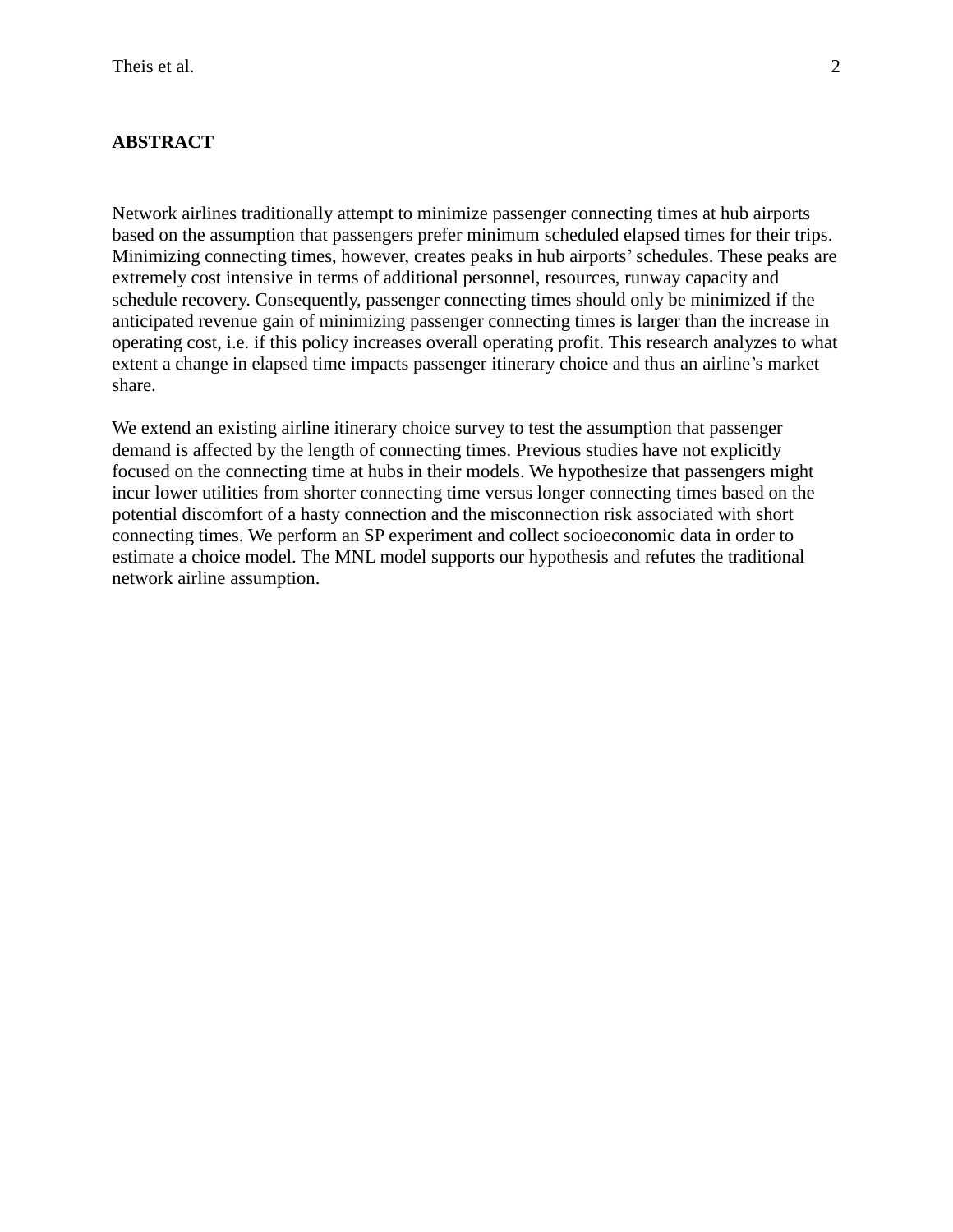#### **DEFINITIONS**

The following terminology is used in this paper.

- "Itinerary": An itinerary is a series of flights from a passenger's origin to her destination. An itinerary may contain only one flight (i.e. a non-connecting itinerary) or more than one flight (i.e. a connecting itinerary).
- "Elapsed time" of an itinerary is the time between the scheduled departure of the first flight and the scheduled arrival of the last flight.
- "Connecting time" is defined as the scheduled time between the arrival of a flight and the departure of a subsequent flight within an itinerary.
- "Minimum connecting time" is the minimum feasible connecting time at an airport as published by the corresponding airport authority.
- "Buffer time" is the difference between connecting time and minimum connecting time.

Figure 1 shows a graphic representation of these definitions. The elapsed time of this itinerary is 4 hours, with a connecting time at Atlanta airport of 70 minutes. The minimum connecting time for Atlanta as published by the airport authority is 45 minutes, leaving a buffer of 25 minutes.

## **1 INTRODUCTION**

The business environment for U.S. network airlines has changed considerably over the past ten years. Whereas network airlines were able to yield record profits in the late nineties, they incurred record losses after Sep 11, 2001.

As part of an effort to reduce overall costs, several network airlines reconsidered their hub timetable design. Traditionally, network airlines assumed that passengers have a strong preference to minimize the elapsed time of their trip. Thus, airlines created banks or peaks in schedules in order to minimize the connecting times for their connecting passengers.

However, these peaks resulted in high operational costs for the airline, the airport and air traffic control. Resources have to be supplied for the peak level and are underutilized in off peak times. In addition, aircraft utilization suffers from banks in schedules: In order for an airplane to arrive within a bank, aircraft often have to be on the ground longer at the spoke station than the required minimum ground time. Empirical evidence also suggests that block times into and out of banks are longer than off-bank flights because of congestion effects (*1*).

Consequently, some network airlines have started to "depeak" their schedule. American Airlines reported that this led to a savings of five aircraft and an increase in average connecting times of 7 minutes (*2*). Some network airlines are reluctant to depeak further, however, since they fear that an increase in connecting time would have a detrimental effect on their market shares.

Contrary to this belief, we hypothesize that shorter connecting times might actually reduce market share because of the discomfort of rush and the risk of misconnection associated with short connecting times.

The objective of this paper is to study the impact of transfer time length on passenger itinerary choice. In order to achieve this objective, a stated preference experiment is designed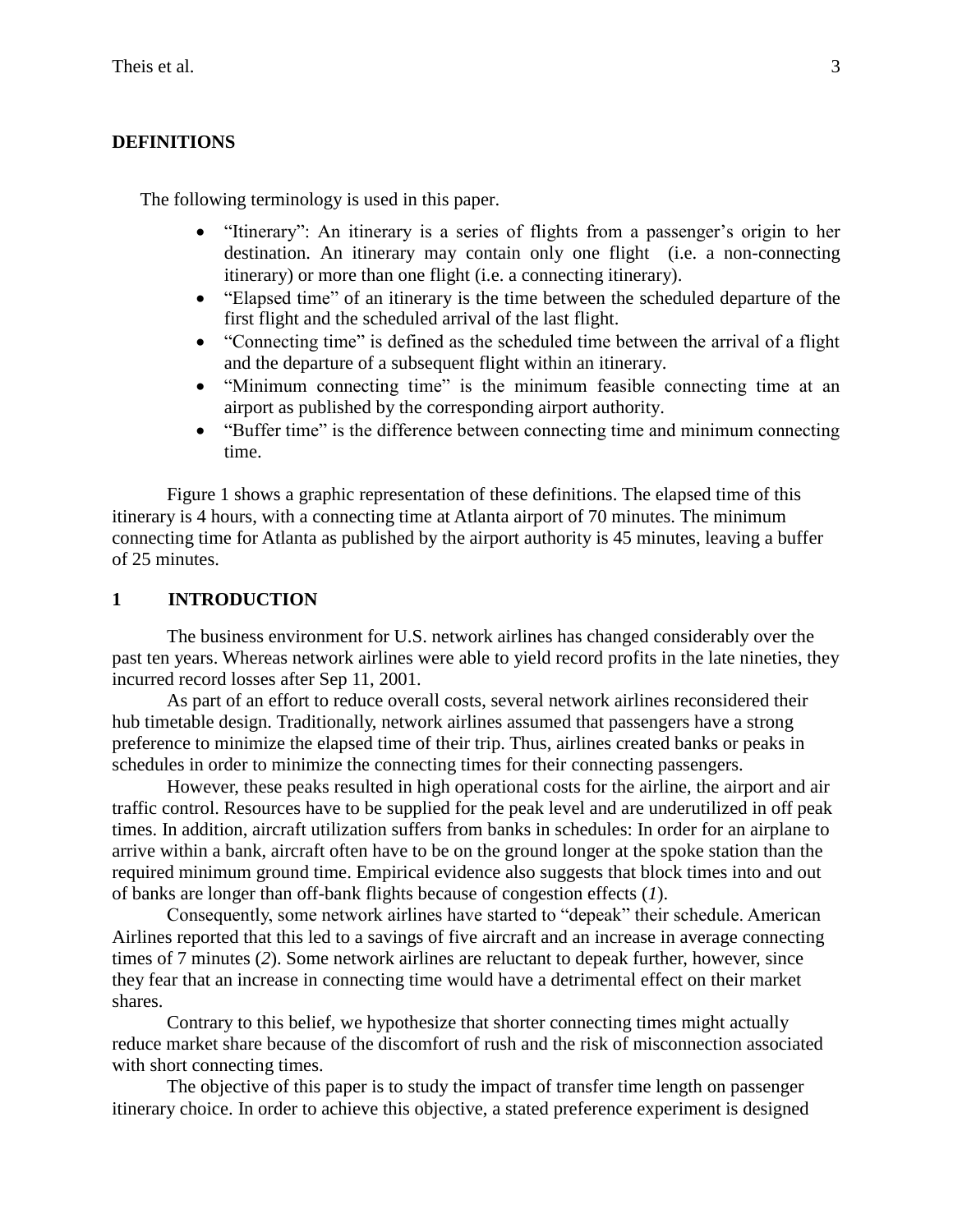and executed that explicitly accounts for connecting time.

The organization of the paper is as follows. In section 2, we discuss traditional hypotheses regarding the importance of connecting time in itinerary choice and our alternate behavioral hypothesis. In section 3, we give a brief overview of previous work in passenger itinerary choice. In section 4, we discuss the survey design and present summary statistics of the survey data. In section 5, the specification of the models is presented. In section 6, the modeling results are presented and in section 7 we summarize the findings.

# **2 HYPOTHESES REGARDING THE RELEVANCE OF CONNECTING TIMES IN ITINERARY CHOICE**

#### **Traditional Hypotheses**

The importance of elapsed time is historically attributed to three factors: The screen position of an itinerary in global distribution systems (GDS), the decision window model, and passenger preferences regarding lengths of trips and connections. Since the airline industry has changed dramatically in the last few years, however, some of these changes may lead to the conclusion that elapsed time has lost relative importance in passenger airline choice.

The most prominent hypothesis about the importance of elapsed time is based on the GDS screen position. Global distribution systems have until recently been required by government regulation to supply a "neutral" display that shows itineraries in a certain order. While the U.S. regulation only called for elapsed time to be a "significant factor" (*3*), European Union regulation specifically requires connecting itineraries to be ranked by elapsed journey time (*4*). Based on this ranking and the fact that around 80% of all bookings are made from the first screen (and "no fewer than 50%" from the first line) (*5*), many airlines feel that elapsed time is important in passenger choice. However, this might be a confusion of correlation and causality. Bookings for itineraries on the first page might be made for other reasons than screen position: Since GDS' often display nonstop flights first, path quality might for example be more important than the mere fact that an itinerary is on the first screen. The DOT ruled that display order regulations be terminated by July 31, 2004 (*6*). This might eventually lead to the disappearing of neutral displays and could reduce elapsed time's impact on screen position.

Even if there is a causality between screen position and passenger itinerary choice, GDS screen position could only be relevant when a neutral display is used and no one involved in the decision process has any biases. However, airlines work hard to introduce incentives to all members of the decision chain in passenger bookings: Passengers are incentivized by fares and frequent flyer programs, corporate travel offices are incentivized by special discounts and travel agents by override commissions. Override commissions are special commissions given to a travel agency when it reaches a certain revenue level with one airline. Thus, a travel agent would try to maximize revenue with one specific airline if the other members of the decision chain had not voiced any preferences regarding their preferred itinerary choice.

The change in market shares of distribution channels is another factor that diminishes the importance of GDS and thus the potential of a "screen position hypothesis". Currently, approximately 50% of airline ticket sales in the U.S. market are conducted online (*7*). If passengers book directly with airlines (either online or via telephone), GDS screen position is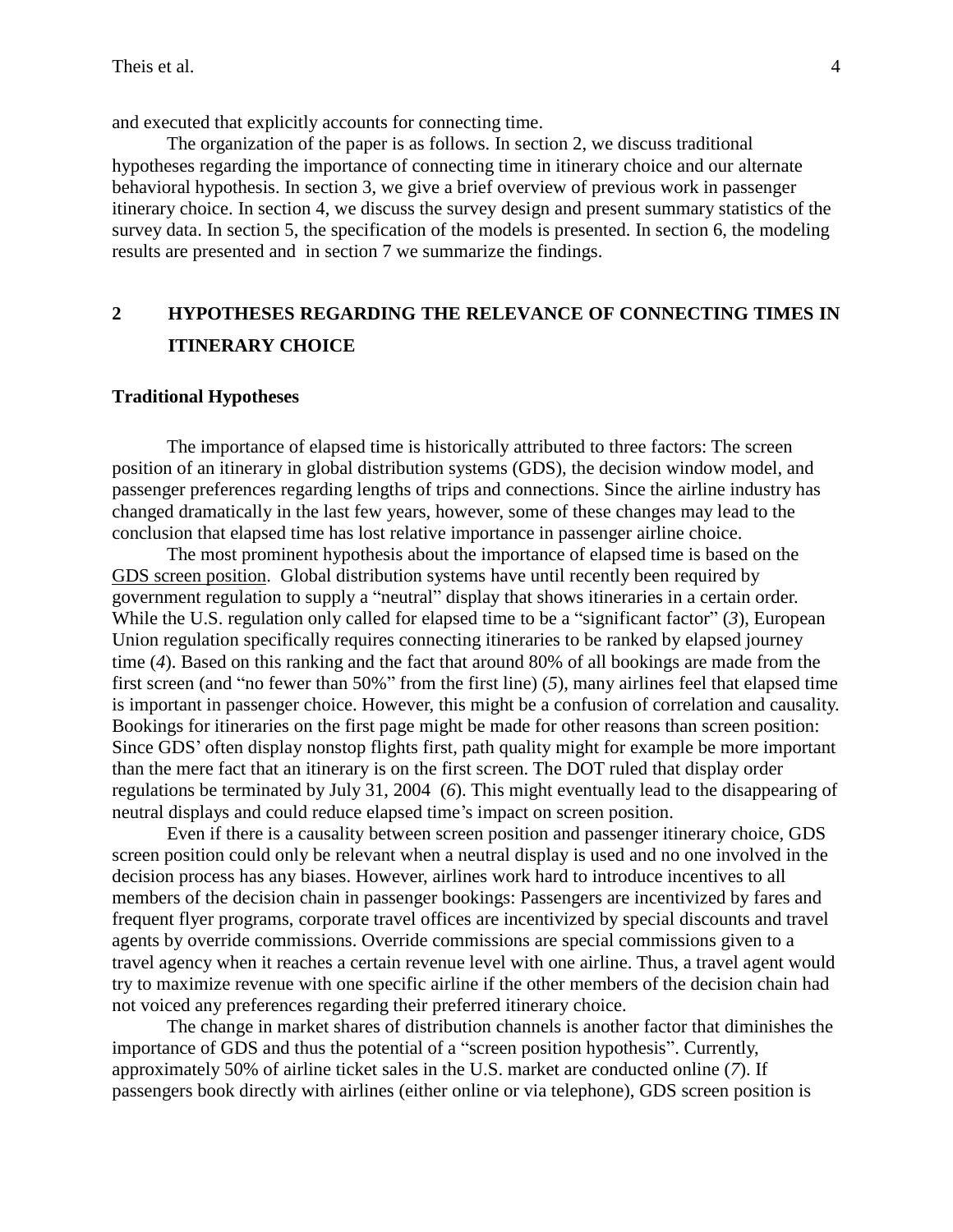irrelevant. In addition, internet sites increasingly are used even by travel agents for airline bookings. These sites have never been regulated, i.e. may sort and bias by whatever criteria they choose.

The second important hypothesis about the relevance of elapsed time is based on the Decision Window Model (*8*). The Boeing Decision Window Model postulates that a passenger has a predetermined decision window in which he wants to go from A to B. All itineraries within this window will be considered. Passengers then choose from this itinerary set either by airline preference and subsequently by path quality (nonstop/connecting) or vice versa.

A longer elapsed time could cause an itinerary to go beyond a passenger's decision window and thus be excluded from the choice set. However, it is questionable if passenger choice occurs in this way. Passengers might also be willing to accept tradeoffs and choose a lower fare or a preferred airline even though the itinerary is not in their original window. The definition of the window could also be supply oriented, i.e. one would first check possible itineraries and then finalize plans at the destination.

The third rationale for the importance of elapsed time is the hypothesis that passengers *prefer* short elapsed times. It is a common statement that "passengers prefer shorter connections" and "discount longer connections" (*1*). The major objection to the statement is that passengers may prefer shorter *actual* connections, not shorter *scheduled* connections. With increasing congestion and delays in the 1990's, missed connections for passengers and luggage increased as well. As a consequence of increased delays, minimizing elapsed times may increase the risk of misconnections and increase the "transfer anxiety" level of passengers.

All of these aspects allow us to question whether minimizing elapsed time is as important for market shares as it might have been earlier and whether minimizing elapsed time is what passengers truly prefer.

#### **An Alternate Hypothesis**

We hypothesize that there are three components associated with the utility of connecting times (see Figure 2). First, passengers' value of time lets us assume that a longer scheduled connecting time leads to a lower utility level. Second, we assume that the transfer success rate (defined as the number of successful passenger transfers for a specific itinerary divided by the total number of passengers that embarked on that itinerary) is dependent upon the length of the scheduled connecting time. That is, we assume that passengers with a longer scheduled connecting time have a better chance of actually making their connection. Third, we assume that short connecting times (close to the minimum feasible as published by the airport) may create a feeling of rush for the passenger and thus might have a lower utility than longer connecting times.

In total, these assumptions lead to an "n-shaped" curve of utility. Based on our assumptions, we hypothesize that there is a window of indifference regarding the length of connecting time. The purpose of our research is to test whether this hypothesis will be confirmed.

#### **3 PREVIOUS WORK**

Numerous authors have discussed passenger airline choice. Alamdari and Black (*9*) gives an overview of the MNL model application to airline passenger choice to that date. Proussaloglou and Koppelman (*10*) uses a survey to estimate a passenger airline choice model. In Proussaloglou and Koppelman (*11*), the authors include schedule delay, defined as the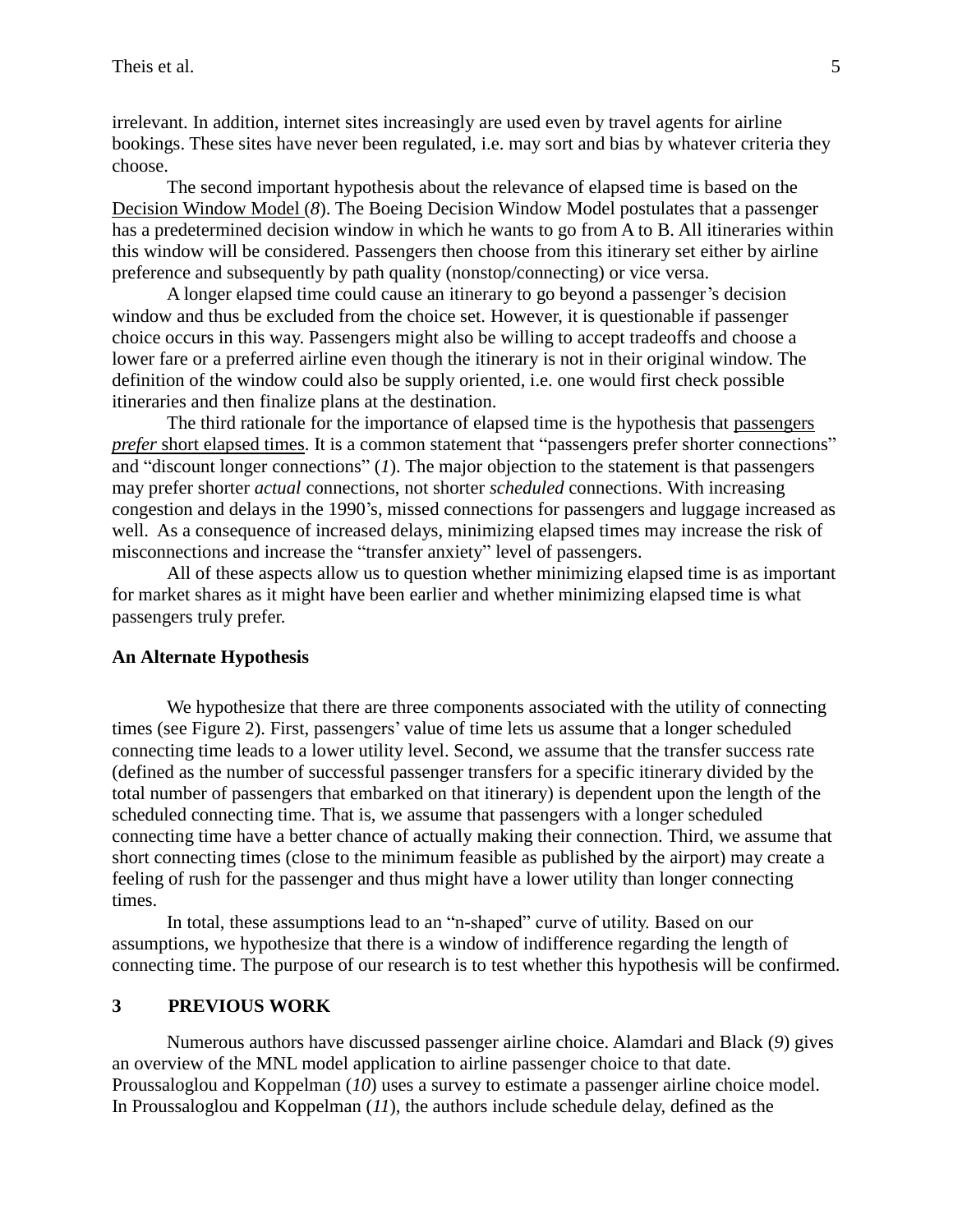deviation from preferred departure time, but include no information on transfer time or overall trip time. Coldren and Koppelman (*12*) estimates a nested logit model which uses departure time as one attribute. The authors also differentiate between service types (nonstop/one-stop connecting, two-stop connecting). Algers and Beser (*13*) uses a similar approach to that of Proussaloglou and Koppelman (*11*) of evaluating scheduling delay. Ndoh (*14*) uses overall travel time as part of a study on airport choice. Adler et al. (*15*) uses a previous version of the airline survey used in this paper that doesn't incorporate the specifics on connecting itineraries.

### **4 THE DATA**

### **Data Options**

Data for a model incorporating connecting times can be retrieved from observed choices (revealed preference) or from choice experiments (stated preference).

Our choice of data is largely based on feasibility. Historic booking data is available from GDS' in form of MIDT (Market Information Data Transfer) files. This is data derived from the major GDS's and has been used widely in passenger choice models. However, the data has major drawbacks. First, it only reveals the final choice of a passenger. It remains unknown whether this was his first choice or if he had to divert from another choice which was fully booked at the time of his booking. Second, we have no socio-demographic information (e.g. frequent flyer membership) on the passenger. Third, MIDT data only gives us bookings via CRS's, and only some of the bookings made directly through airline websites pass through CRS's. Thus, MIDT data would potentially overestimate the importance of schedule since it doesn't capture all passengers who choose by airline (and book directly through the airline). Fourth, MIDT data doesn't give us any information on attitudes or perceptions of travelers.

From the previous discussion we conclude that a more advantageous option to study the field of interest is to perform a survey.

#### **Survey Design**

For the subsequent analysis, a part of the annual "Resource Systems Group (RSG) Airline Survey" was extended to include connection choice parameters. RSG annually collects data via the Internet from passengers who made at least one domestic air trip in the 12 months preceeding the survey. In the first part of the survey, the respondent is asked to provide information about a recent trip. This information is then used in the SP experiment to serve as the "current itinerary" versus a modeled "alternate itinerary".The attributes shown for each itinerary are the airline, the aircraft type, departure and arrival airports, departure and arrival times, connecting time (=layover time), total travel time, number of connections, and fare as reported. In addition to the reported connecting time, the respondent is informed about the minimum connecting time as published by his connecting airport. The alternative is designed randomly based on the attributes and levels shown in Table 1.

In Figure 3, a sample screen shot of the stated preference experiment is shown. Respondents have two itineraries to choose from based on the displayed attributes of the itineraries.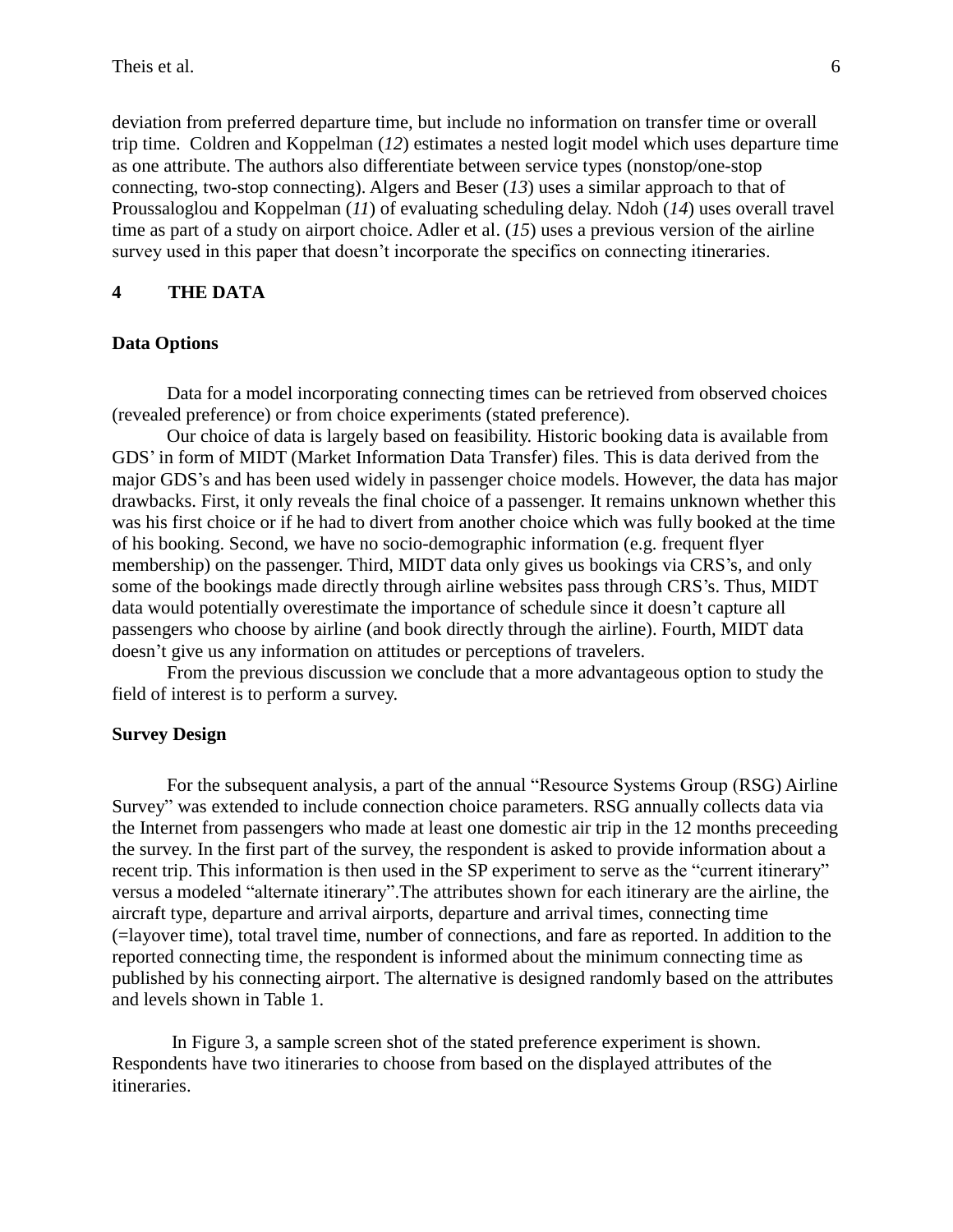In addition to the stated preference experiment, the respondents were asked to rate 14 statements regarding their willingness to rush vs. a shorter scheduled elapsed time, their willingness to risk a misconnection vs. a shorter elapsed time, and their trust into airlines willingness to schedule reliable connections. Figures 4 and 5 show the statements that were ranked by the respondents on a five point scale from "strongly disagree" to "strongly agree".

#### **Summary Statistics**

A total of 4968 SP observations were collected from 621 respondents. After sorting out responses with insufficient data, 4664 SP observations remained in the dataset.

Of all respondents, 73% booked their ticket online. This figure is higher than that for the total U.S. traveling population. Nielsen/NetRatings reports that "nearly 50%" of airline ticket sales have been conducted online in the first half of 2005 (*7*). Nielsen also reports that out of these 50%, half are conducted via airline websites and the other half via online travel agencies. Of the respondents reporting online ticket bookings in our survey, 66% bought their ticket on an airline's website, and the remainder on third party web sites.

Of the reported trips, 18% were for business purposes, while 45% were VFR (visiting friends and relatives) trips and 30% vacation trips. Of all respondents, 44% traveled alone, and another 32% as a party of two. 48% of respondents spent four nights or a fewer number of nights away from home for this trip. 77% of respondents checked baggage for their flight.

Of special interest in this study is the number of connections of the recent trip. 63 % of respondents had a nonstop flight. This corresponds well with a 65.7 % share of nonstop trips in the U.S. domestic market in 2004 (based on DB1B market data). Previous experience with misconnections may impact respondents' future decisions. Of all respondents, 13% missed a connecting flight in the previous two years.

A summary of the rating exercise results can be found in Figures 6. 59% of all respondents somewhat or strongly agree to the statement "I like to take my time when connecting between flights". 56% of respondents somewhat or strongly agree that they try to avoid short connections because of the misconnection risk. On the other hand, 48% somewhat or strongly agree that they don't mind being rushed at a connecting airport. 92% of respondents somewhat or strongly agree that catching their connecting flight is of great importance to them.

# **5 ANALYTICAL APPROACH**

#### **Decision Rule**

Various decision rules could be applied to the choice problem, among them dominance, satisfaction, lexicographic rules and utility (*16*). Dominance seldomly leads to a unique solution and is thus disregarded. Both satisfaction and lexicographic rules do not allow for tradeoffs: Satisfaction rules eliminate alternatives if at least one of its attributes is below a predefined satisfaction level. Lexicographic rules (e.g. the decision window model) would rank first by only one attribute. If an alternative A does not have the same attribute level in the attribute defined most important as the alternative with the highest attribute level, all other attributes of that alternative A would be irrelevant. Passenger airline choice, however, shows that tradeoffs are made: Passengers for instance choose a different itinerary if the price is reduced or other attributes are changed. Thus the decision rule should allow for tradeoffs. In the utility decision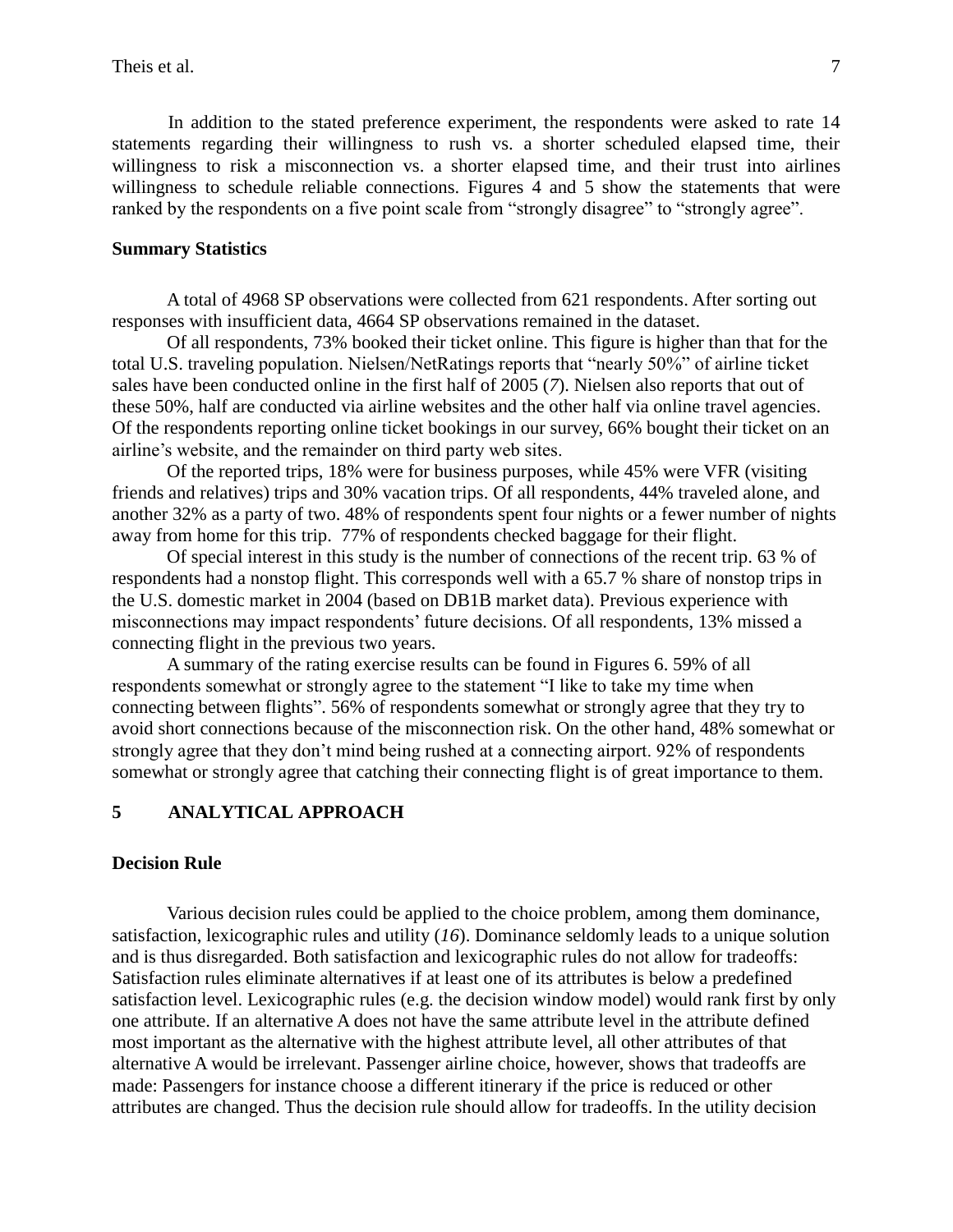rule, the decision maker maximizes the utility, whereby attributes can be traded off against each other. Since not all attributes of the alternatives and all characteristics of the decision maker(s) can be observed, the random utility approach is widely used. For the modeling of airline itinerary choice in this paper, we will use binary logit choice.

### **Specification**

In the initial specification search, the following explanatory variables were used:

- Airline rank
- Airport rank
- Airport access time
- Aircraft type
- Fare
- Number of connections
- On-time performance
- Buffer time
- Night departure dummy (departures between midnight and 5 am)
- Frequent flyer status for airline in itinerary

We expected decreasing coefficient values for airline and airport from  $1<sup>st</sup>$  to least ranked airline/airport. For aircraft type, we expect increasing coefficient values with aircraft size. The fare coefficient was expected to be negative, indicating a preference of lower fares. The "number of connections" coefficient resembles the inconvenience of a connection as such, regardless of connecting time. Thus, we expected this coefficient to be negative as well. For on-time performance, we expected higher utilities to be associated with higher probabilities of on-time departures, i.e. a positive coefficient. For buffer time, we expect the non-linear effect described earlier. For night departures, we expect a negative coefficient.

#### **6 RESULTS**

Estimation was performed with the BIOGEME software package. Numerous specifications were tested. The final model results are summarized in Table 2.

The alternative specific constant for the current trip reveals an inertia effect and possibly also ambiguity aversion of respondents. Since they have experienced the current trip, and presumably most of respondents were satisfied with the overall trip, there could be the tendency of choosing the "known" alternative since it carries less risk than the unknown, constructed alternative.

The buffertime coefficient for buffertimes shorter than 15 minutes is positive, meaning that an additional minute of buffertime increases the utility of an alternative. This is in line with our hypothesis that very short connecting times carry the burden of higher misconnection risk and discomfort through potential rush. The parameter for buffertimes up to 60 minutes and that of more than 60 minutes shows the expected negative sign.

The elite and normal frequent flyer program (FFP) coefficients resemble whether or not the respondent was an elite or normal member for that specific airline. Elite and normal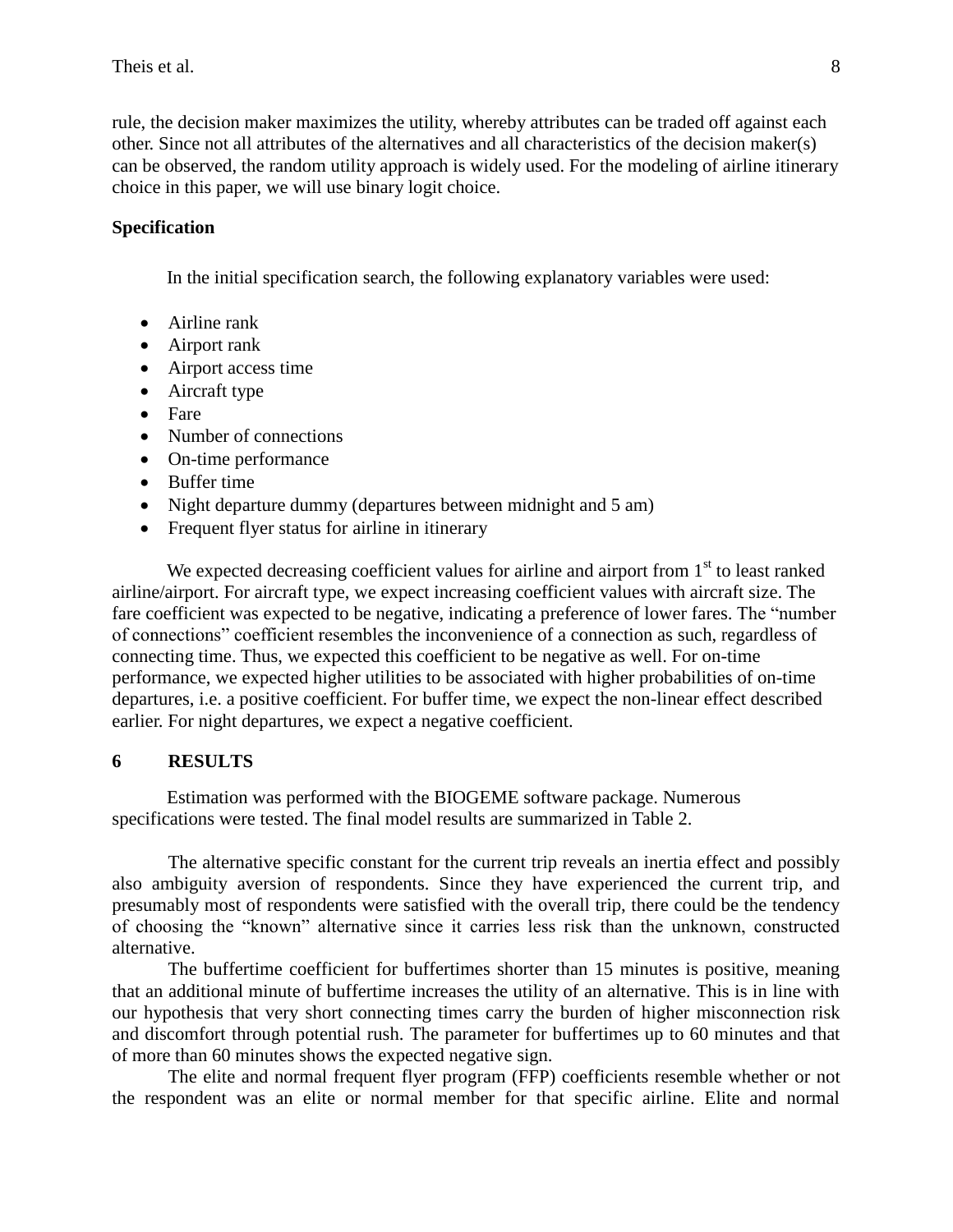membership prove to be significant in airline itinerary choice. They have a \$40 and \$16 eqivalent fare value, respectively, versus non-membership.

Fare was treated as a log transform, increasing the fit of the model and depicting the decreasing marginal returns of fare.

Night departures, defined as departures between midnight and 5 AM decrease the utility of an alternative. The equivalent fare value is \$30, which could have interesting implications for airlines when deciding whether to schedule departures at night.

Ontime performance has an equivalent fare value of \$10 for every 10 percentage points. Several models with dummy variables were tested. However, none of them resulted in superior models. Thus, we use a linear approach. Some airlines show historic, flight number based, ontime performance on their booking engines. Given that historic performance may or may not be a base for prognosis for the future, airlines could rethink their strategy here.

Airport access time was valued at \$22 per hour, whereas duration (=elapsed time) was valued at \$16, showing the higher importance of a short access time to respondents.

The airline coefficient captures all product attributes that are not included explicitly as attributes, i.e. seat pitch, frienliness of flight attendants, etc. A differentiation into the four original ranks did not improve the model, leading to the final model that includes a dummy for " $1<sup>st</sup>$  or  $2<sup>nd</sup>$  preferred airline" only. The equivalent fare value, however, is only \$13, showing indirectly the importance of the explicitly included attributes of an itinerary.

Choice of departure airport has high equivalent fare values  $(1<sup>st</sup>$  vs. worst: \$67,  $2<sup>nd</sup>$  vs. worst: \$25), revealing possibly convenience and familiarity with specific airports. Specification tests for the third ranked and fourth ranked airport didn't lead to any statistically significant results.

The coefficient for number of connections captures the inconvenience of a connection as such, with an equivalent fare value of \$58 per connection.

Aircraft dummies were tested for the four aircraft categories. However, none of these led to significant improvements of the model. This might be an indication that smaller, regional aircraft have become more commonplace in scheduled air travel.

### **7 IMPLICATIONS AND CONCLUSIONS**

This is the first attempt to specifically study the question of connection choice. While reliability issues have been studied in public transit and individual traffic, airline choice models have until now not benefited from this viewpoint.

The findings suggest that, contrary to the traditional network airline assumption, passengers do not prefer to minimize transfer times. Risk aversion and Rush aversion appear to be a factor in the evaluation of transfer times.

There are several implications associated with these findings. Even with a fixed timetable, airlines could increase fleet commonality by moving lower booking class passengers or specific socio-demographic cohorts to longer connecting times. By spreading passengers out over the day, airlines could reduce the need to have larger aircraft capacity in preferred times of day, thus allowing for the same aircraft to fly into a hub from a spoke city all day.

By changing their timetable, airlines could change their bank optimization and not schedule the most passengers on minimum connecting times with its associated peak problems. Airlines could also give riskaverse passengers better options: Instead of offering a 45 minute or a 240 minute connecting time, a relaxation of the bank structure could offer a 90 minute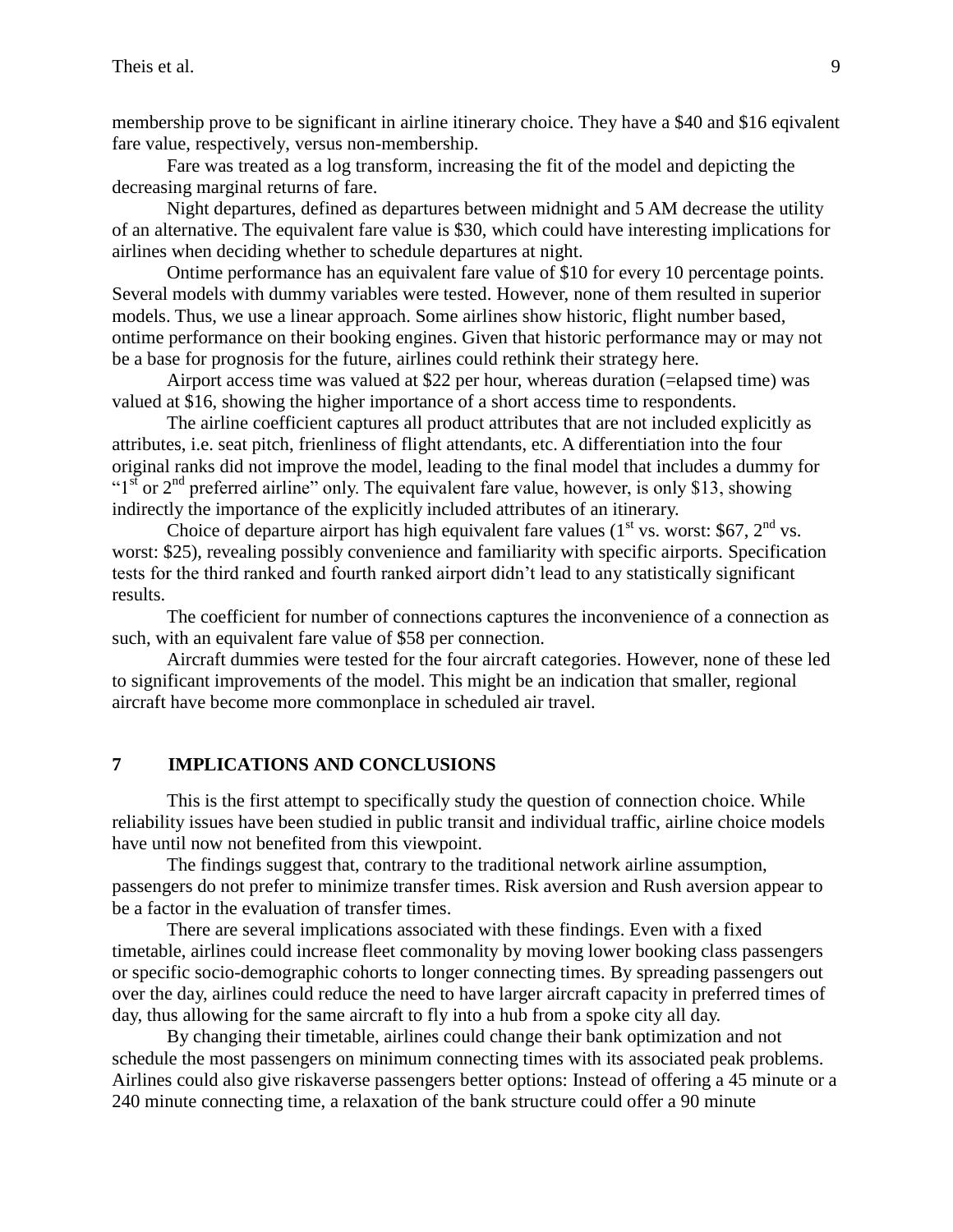connecting time, thereby giving the riskaverse passenger a shorter connecting time than in the original schedule. Finally, the adapted timetable will allow depeaking and thus better resource utilization for the hub airport and the airlines.

In both cases, longer connecting times would lead to fewer irregularities (missed connections for passengers and baggage), fewer needed ad hoc services (ramp direct service, hub transfer center, etc.), and fewer outbound delays (since aircraft are often held for connecting passengers). Finally, longer connecting times could also lead to higher concession revenues for airports which in turn could lead to higher profits of airports or airlines or lower fares for passengers.

In future research, the rating exercise will be used as indicators for the described latent variables and integrated in a combined choice and latent variable model. This will allow analyzing what socio-demographic characteristics rush and risk averse passengers embody. It will also allow using these latent variables as inputs into the choice model, thus including these attitudes in the estimation and allowing for a model that will account for some of the heterogeneity and thus leading to higher explanatory power.

# **8 ACKNOWLEDGEMENTS**

The authors would like to acknowledge financial support by the Sloan Foundation through MIT's Global Airline Industry Program. In addition, the authors would like to acknowledge the support of various airlines, aircraft manufacturers and airline reservation services who have contributed to this research through purchases of syndicated reports, data and related services. We also would like to acknowledge the use of the freely available software BIOGEME by Michel Bierlaire. The results and opinions reported here are, however, solely the responsibility of the authors and do not reflect the opinions of those sponsors.

# **9 REFERENCES**

- [1] Mayer, C. and T. Sinai. Network Effects, Congestion Externalities, and Air Traffic Delays: Or why not all Delays are Evil. *American Economic Review*, Vol. 93 No. 4, 2003, pp. 1194-1215.
- [2] American cuts operations yet again. In *Airline Business*, Sep. 2002, p. 15.
- [3] U.S. Department of Transportation, Regulation 14CFR Part 255, 4a(2), http://www.access.gpo.gov/nara/cfr/waisidx 03/14cfr255 03.html. 2003. Accessed May 20, 2004.
- [4] European Community Council Regulation No. 323/1999, Annex 1. http://europa.eu.int/eur-lex/lex/LexUriServ/LexUriServ.do?uri=CELEX:31999R0323 :EN:HTML. 1999. Accessed Aug. 30, 2005.
- [5] House of Lords. European Communities Committee,  $32<sup>nd</sup>$  report, 17 Nov 1998, Part 4, No. 51, http://www.parliament.the-stationery-office.co.uk/pa/ld199798/ldselect/ ldeucom/156/15606.htm. 1998. Accessed Jan. 24, 2004.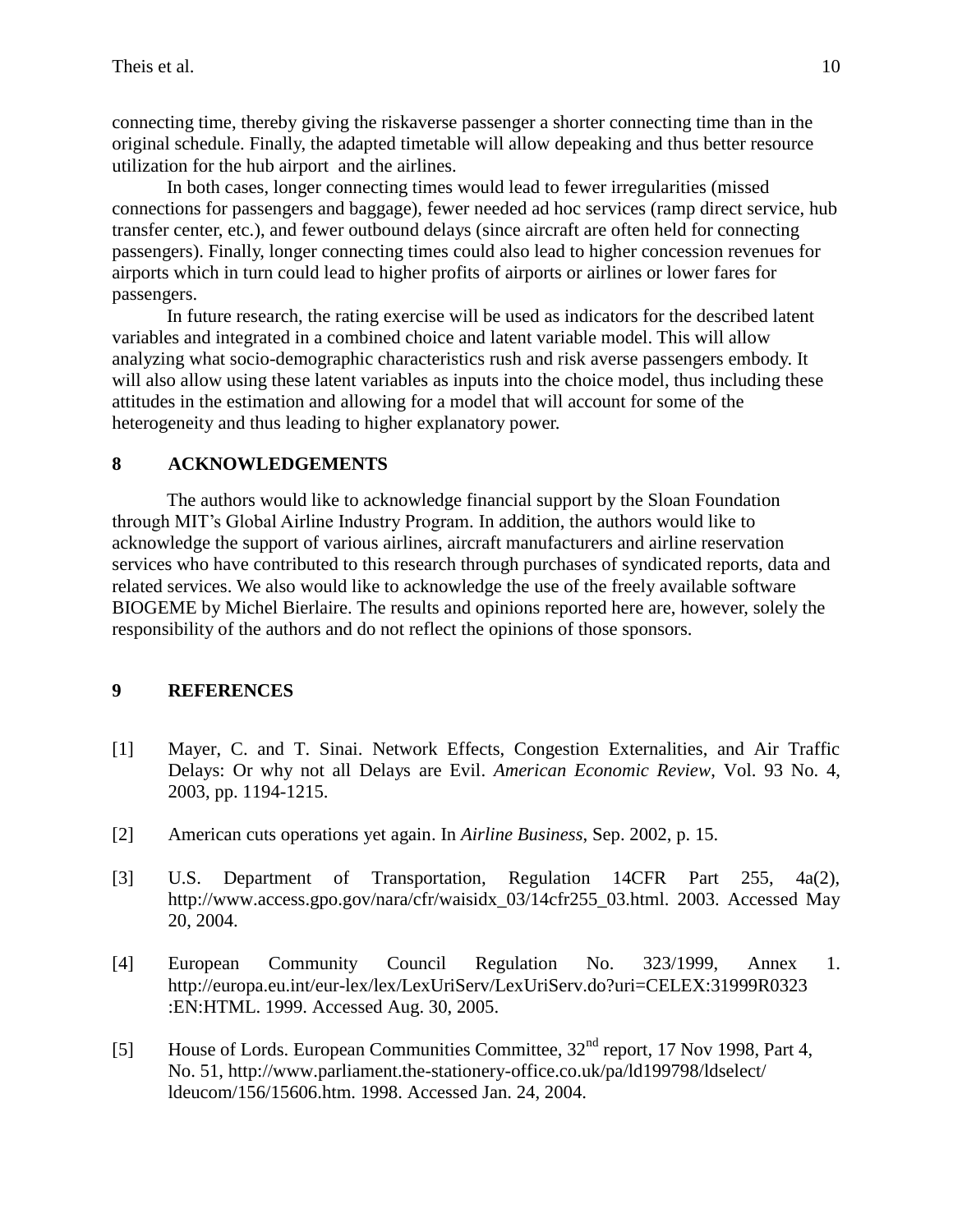- [6] Department of Transportation. Final Rule, DOT 14CFR Part 255, RIN 2105-AC65, 2004. http://dmses.dot.gov/docimages/pdf88/263280\_web.pdf. Accessed Oct. 21, 2004.
- [7] Nielsen/Netratings press release. [http://www.netratings.com/pr/pr\\_050621.pdf.](https://webmail.mit.edu/horde/services/go.php?url=http%3A%2F%2Fwww.netratings.com%2Fpr%2Fpr_050621.pdf) Accessed June 21, 2005.
- [8] Boeing Commercial Airplane Group. Decision Window, Path Preference Methodology, Time Mode. 1993.
- [9] Alamdari, F. E. and I. G. Black. Passengers Choice of Airline under Competition the Use of the Logit Model. *Transport Reviews* , V. 12, No. 2, 1992, pp. 153-170.
- [10] Proussaloglou, K. and F. Koppelman. Air Carrier Demand an Analysis of Market Share Determinants. *Transportation* , Vol. 22, No. 4, 1995, pp. 371-388.
- [11] Proussaloglou, K. and F. Koppelman. The Choice of Carrier, Flight and Fare Class. *Journal of Air Transport Management*, Vol. 5, No. 4, 1999, pp. 193-201.
- [12] Coldren, G., and F. Koppelman. Modeling the competition among air travel itinerary shares: GEV model development. Paper presented at the  $8<sup>th</sup>$  IATBR Conference, Switzerland, 10-15 August 2003.
- [13] Algers, S., and M. Beser. Modeling choice of flight and booking class a study using Stated Preference and Revealed Preference data. *Int. J. Services Technology and Management*, Vol. 2, No. ½, 2001, pp. 28-45.
- [14] Ndoh, N. N., et al. Air transportation passenger route choice: a nested multinomial logit analysis. In *Fisher, M. et al. (eds.) Spatial Choices and Processes, North-Holland, Elsevier Science*, 1990, pp. 349- 65.
- [15] Adler, T., C. Falzarano, and G. Spitz. Modeling Service Trade-offs in Air Itinerary Choices. In *Transportation Research Record: Journal of the Transportation Research Board, No. 1915*, TRB, National Research Council, Washington, D.C., 2005, pp. 20-26.
- [16] Ben-Akiva, M. and S. Lerman. Discrete Choice Analysis: Theory and Application to Travel Demand. Cambridge, MA: The MIT Press, 1985.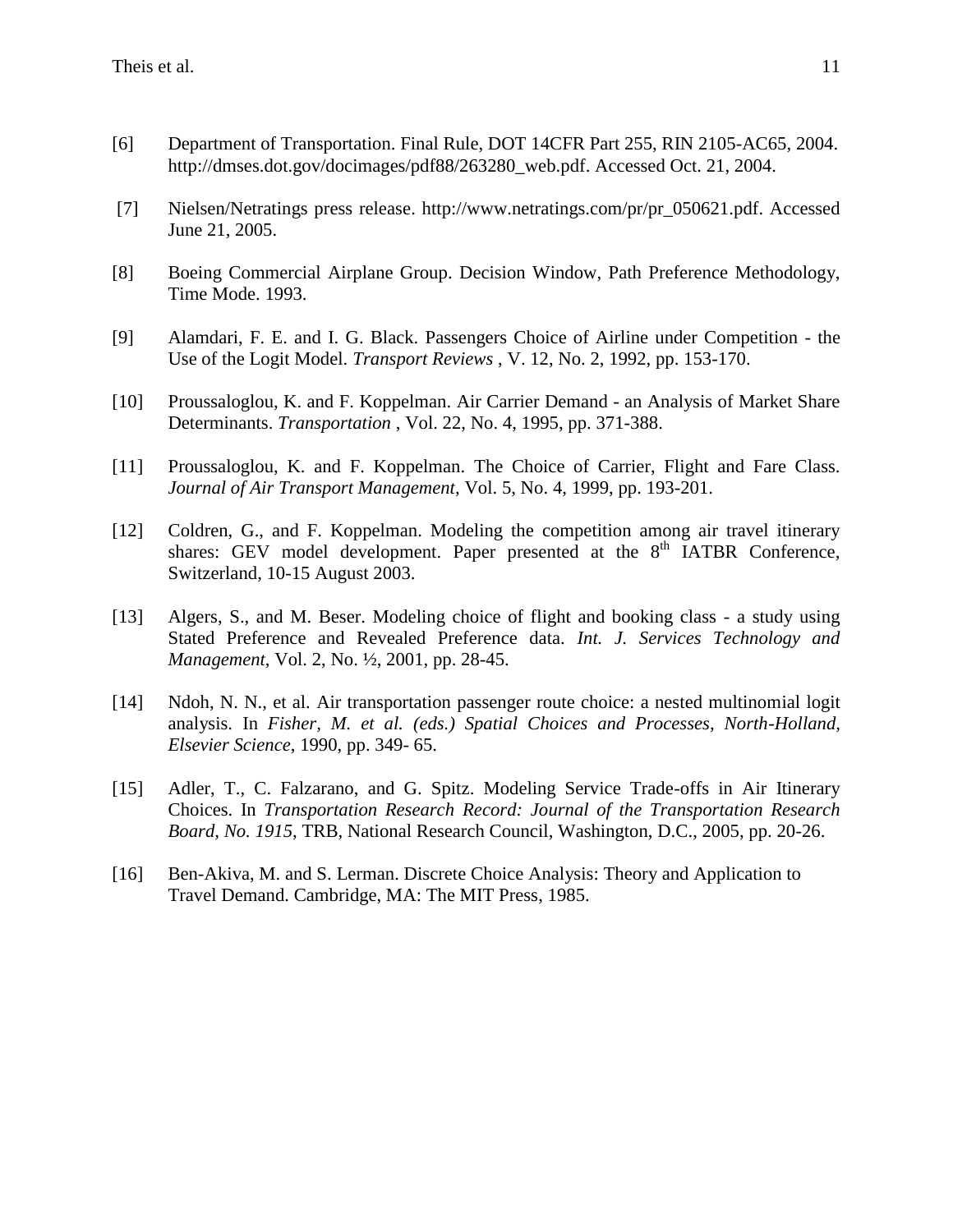TABLE 1:Attributes and Levels of Stated Preference Experiment TABLE 2: MNL Results

[FIGURE 1: Definitions of flight schedule terms](#page-12-0)

[FIGURE 2:Utilities associated with connecting time](#page-13-0)

FIGURE [3: Example of stated preference experiment display](#page-15-0)

FIGURE [4: First part of rating exercise](#page-16-0)

FIGURE [5: Second part of rating exercise](#page-17-0)

FIGURE [6: Summary of rating exercise responses](#page-18-0)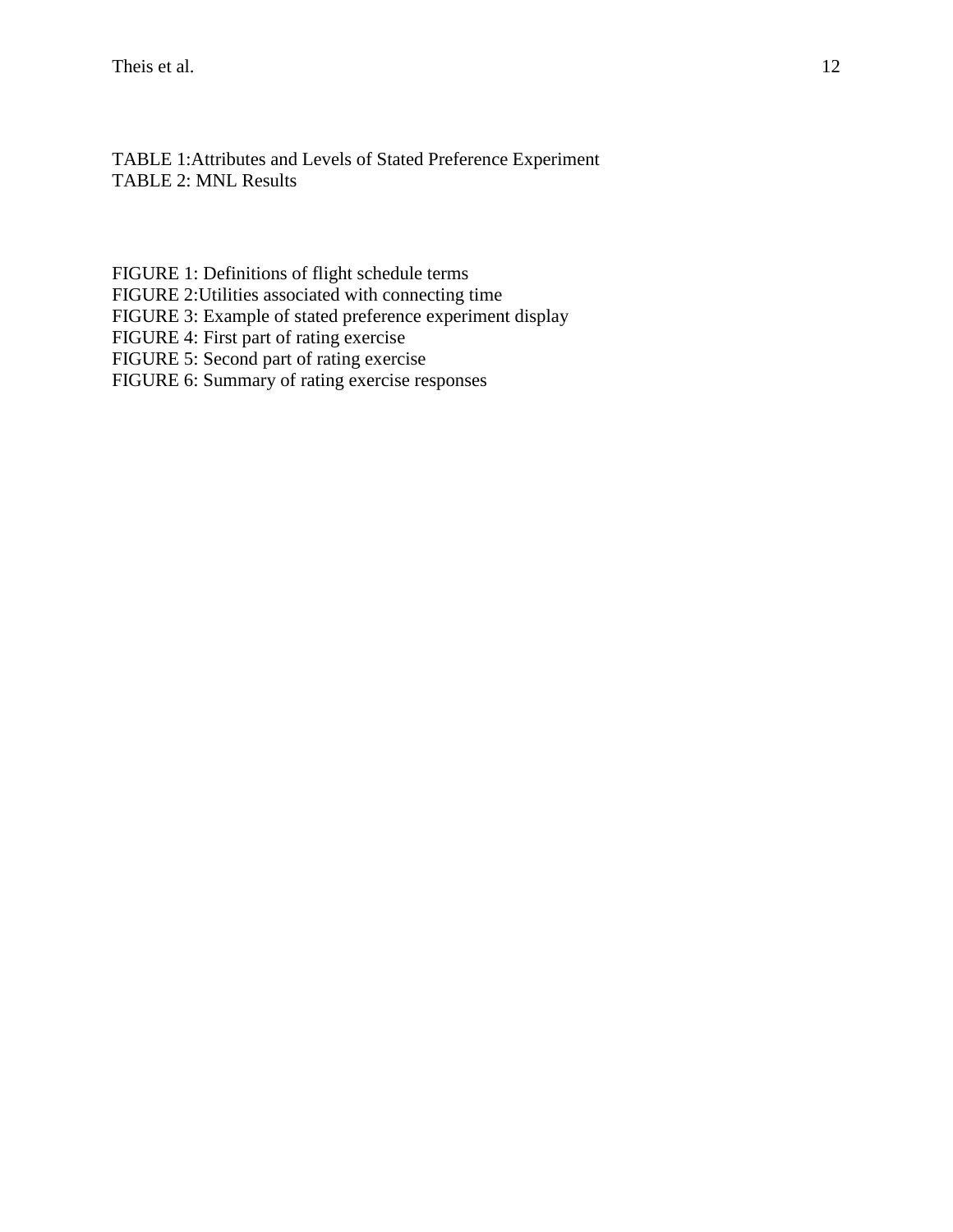

# <span id="page-12-0"></span>**FIGURE 1: Definitions of flight schedule terms**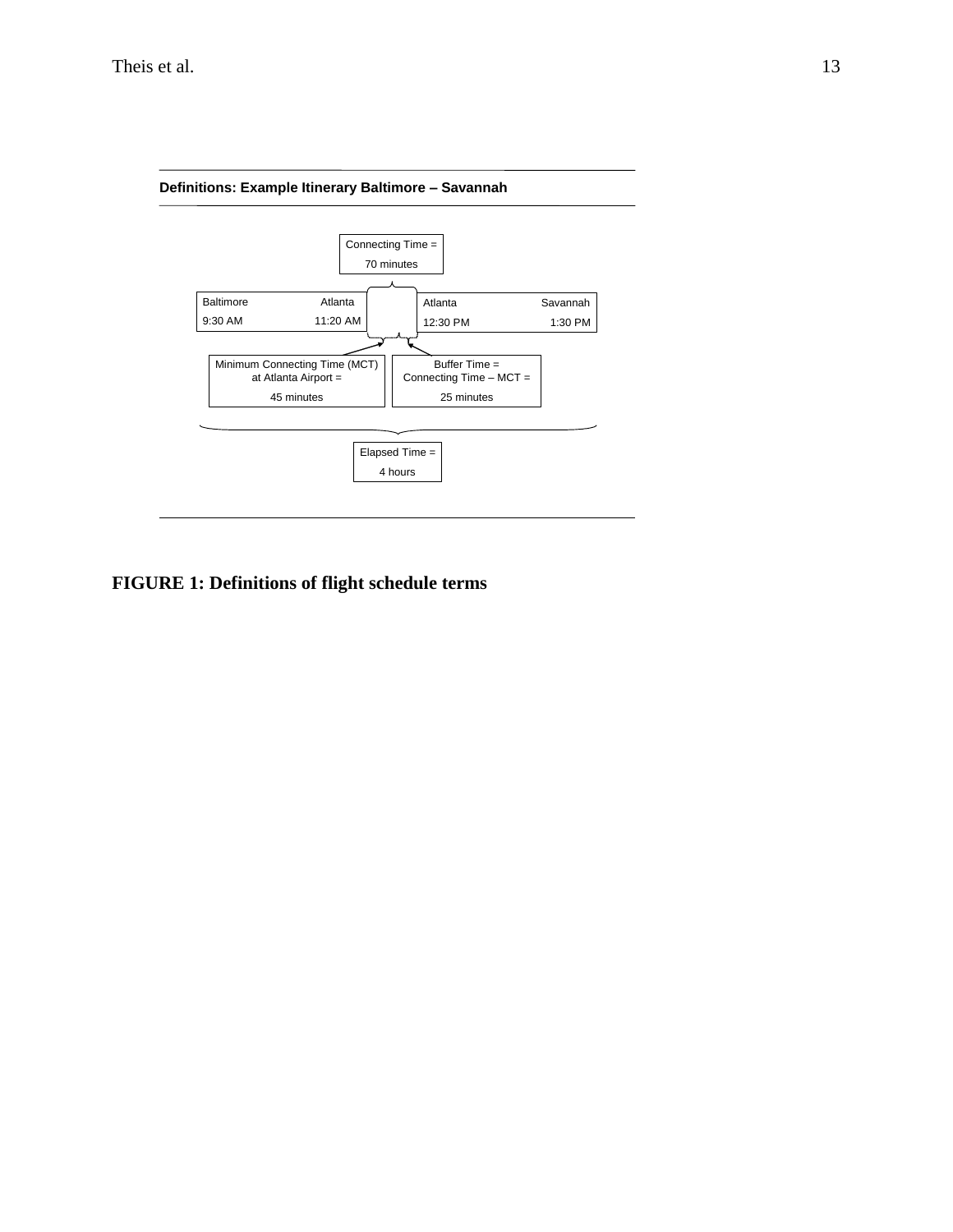

#### **Hypothesis: Three components of disutility associated with scheduled elapsed time in connecting itineraries**

# <span id="page-13-0"></span>**FIGURE 2:Utilities associated with connecting time**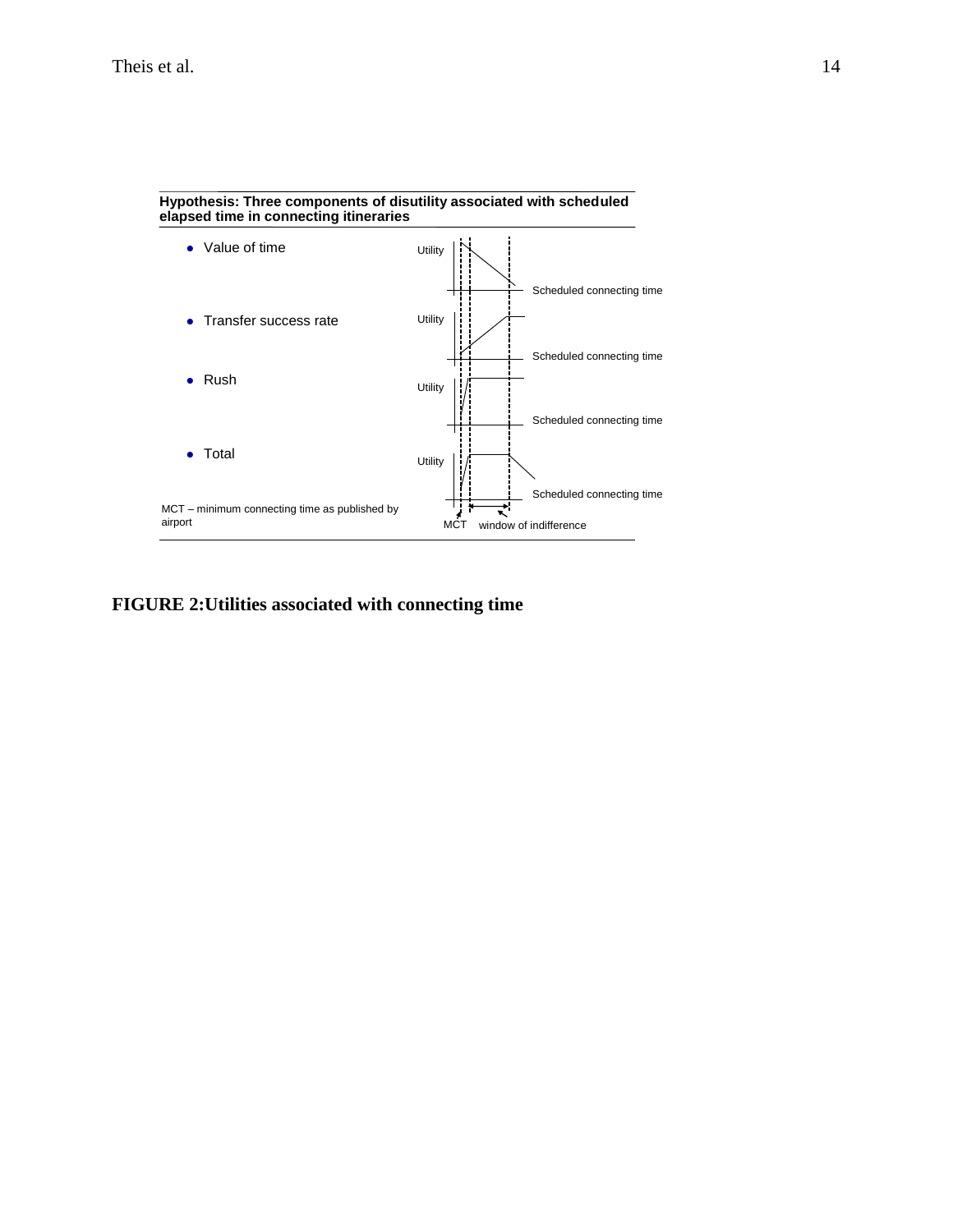# **TABLE 1:Attributes and Levels of Stated Preference Experiment**

| <b>Attribute</b>              | <b>Level/Definition</b>                           |
|-------------------------------|---------------------------------------------------|
| Airline                       | Based on previously collected preferences         |
|                               | $(1st, 2nd, 3rd)$ , least preferred airline).     |
|                               |                                                   |
| Aircraft Type                 | Propeller, regional jet, standard jet, widebody   |
|                               | jet                                               |
| <b>Arrival Airport</b>        | Always same as current trip.                      |
|                               |                                                   |
| Departure Airport             | Based on previously collected preferences         |
|                               | regarding departure airports near the             |
|                               | respondent's home $(1st, 2nd, 3rd, 4th ranked)$   |
| <b>Arrival Time</b>           | Previously collected preferred time with the      |
|                               | following levels $(-2,-1,0,+1,+2$ hours).         |
| Departure Time                | (Arrival time -elapsed time of itinerary). The    |
|                               | elapsed time accounts for the distance between    |
|                               | departure and arrival airport, the connecting     |
|                               | time and observes time zone differences           |
| Minimum Connecting Time (MCT) | 30,40,50,60 minutes                               |
| <b>Connecting Time</b>        | MCT level $+$ (0, 15, 30, 45, 60, 90, 150, 210)   |
|                               | minutes)                                          |
| <b>Number of Connections</b>  | Nonstop (0), 1 airport connection, and 2          |
|                               | airport connection                                |
| On-time performance           | 50%, 60%, 70%, 80%, 90%.                          |
| <b>Round Trip Fare</b>        | Based on current fare, the fare for the alternate |
|                               | trip is calculated using the levels (-50%, -25%,  |
|                               | same as current, $+25\%$ , $+50\%$ ).             |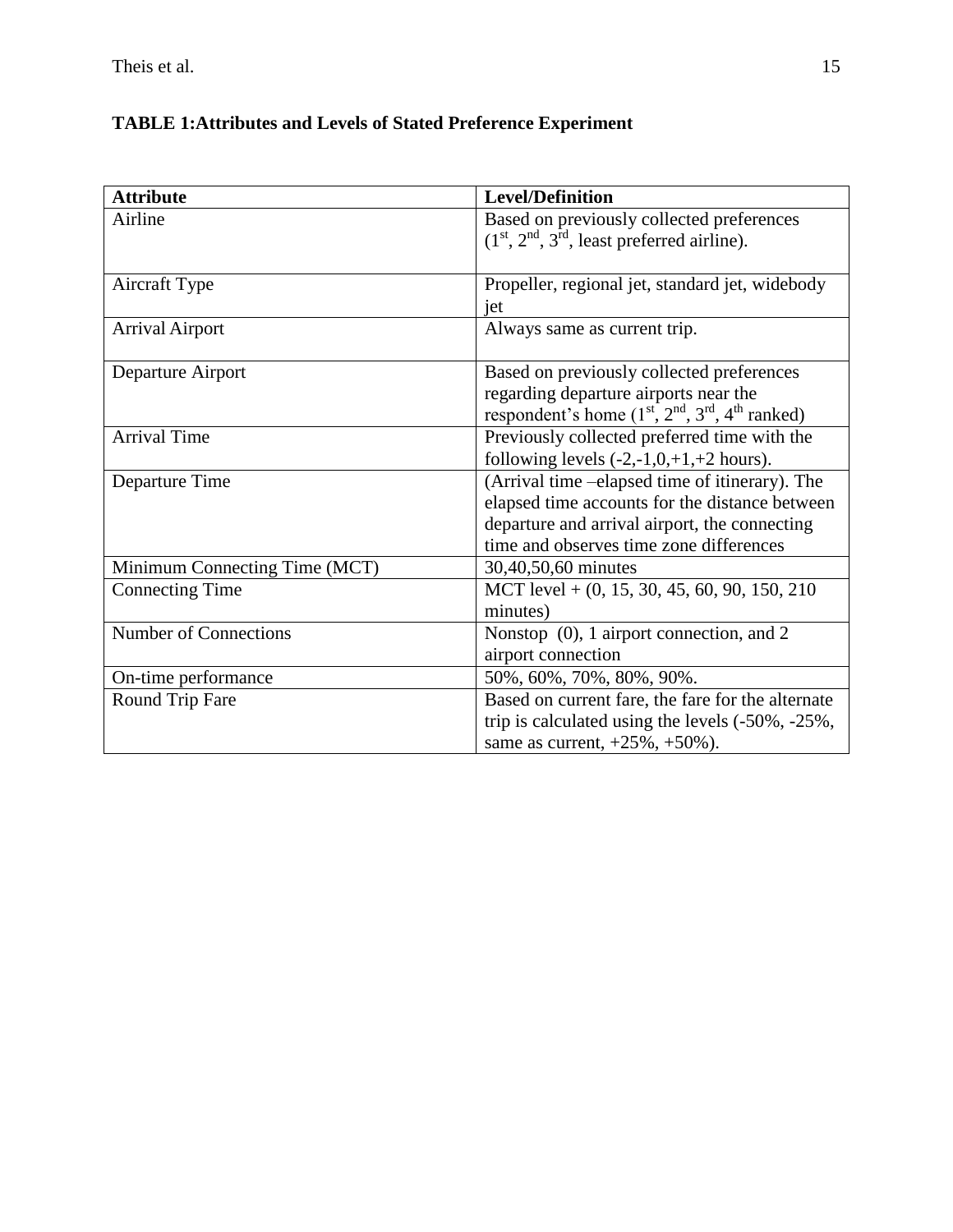|           |                             | Which would you choose for a trip to Jacksonville, FL?<br>Your Current Flight              | Alternate Flight                                                                        |  |  |
|-----------|-----------------------------|--------------------------------------------------------------------------------------------|-----------------------------------------------------------------------------------------|--|--|
|           | AIRLINE                     | Delta                                                                                      | Continental                                                                             |  |  |
| DEPARTURE | AIRCRAFT TYPE               | <b>Regional Jet</b><br>AIRPORT Logan International Airport, Boston MA                      | <b>Standard Jet</b><br><b>Burlington International Airport,</b><br><b>Burlington VT</b> |  |  |
|           | TIME                        | 8:00 AM                                                                                    | 5:00 PM                                                                                 |  |  |
|           | <b>AIRPORT</b>              | Jacksonville International                                                                 | Jacksonville International                                                              |  |  |
| ARRIVAL   | TIME                        | 12:00 PM                                                                                   | 10:00 PM                                                                                |  |  |
|           | LAYOVER TIME                | 1 <sub>hr.</sub><br>(your connecting airport requires a<br>minimum of 40 mins. to connect) | 40 mins.<br>(the connecting airport requires a<br>minimum of 40 mins, to connect)       |  |  |
|           | 4 hrs.<br>TOTAL TRAVEL TIME |                                                                                            | 5 hrs.                                                                                  |  |  |
|           | NUMBER OF CONNECTIONS       | 1<br>1                                                                                     |                                                                                         |  |  |
|           | ON-TIME PERFORMANCE         | 80% of these flights are on time                                                           | 90% of these flights are on time                                                        |  |  |
|           | ROUND TRIP FARE             | \$250                                                                                      | \$188                                                                                   |  |  |
|           | I would choose:             | my current flight<br>c                                                                     | ○ the alternate flight                                                                  |  |  |
|           |                             | 80%                                                                                        | Question 10 of 10<br><b>NFXT</b>                                                        |  |  |

<span id="page-15-0"></span>**FIGURE 3: Example of stated preference experiment display**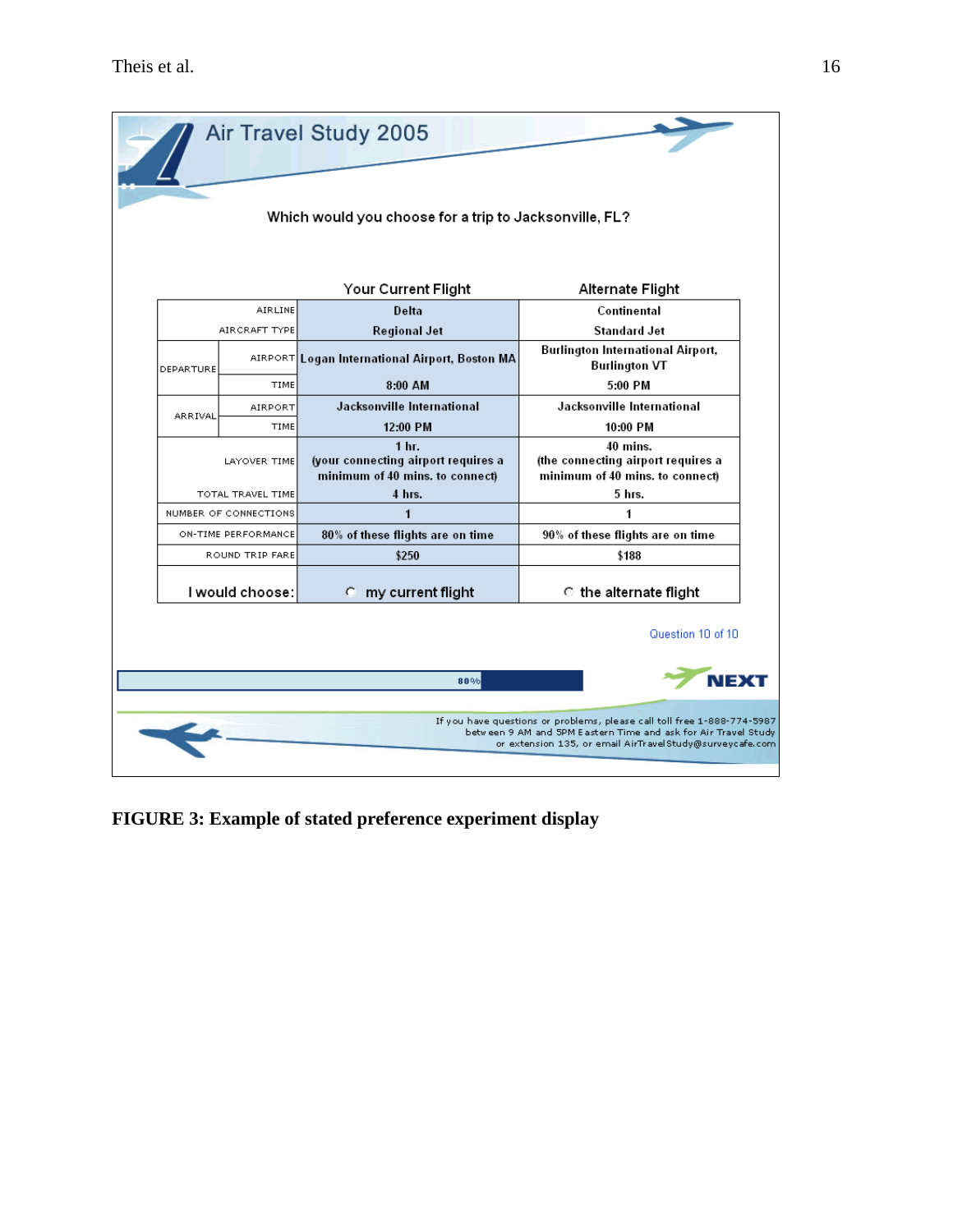|                 | Air Travel Study 2005                                                                                                                      |           |                   |                   |               |                            |                                                          |
|-----------------|--------------------------------------------------------------------------------------------------------------------------------------------|-----------|-------------------|-------------------|---------------|----------------------------|----------------------------------------------------------|
|                 | How strongly do you agree or disagree with the following statements?                                                                       |           | STRONGLY DISAGREE | SOMEWHAT DISAGREE |               | MEITHER AGREE NOR DISAGREE | STRONGLY AGREE                                           |
|                 | I like to take my time when connecting between flights                                                                                     | O         | Ö.                | $\circ$           | $\sigma$      | O                          |                                                          |
|                 | It's hard for me to find my way through airports                                                                                           | o         | G.                | O.                | $\mathcal{O}$ | O                          |                                                          |
|                 | Given two itineraries that only differ in connecting time, I<br>always choose the one with shorter connecting time                         | $\bigcap$ | O                 | O.                | G             | о                          |                                                          |
|                 | I don't think time at airports is wasted because I can shop,<br>eat or work at airports                                                    | O         | O                 | C.                | o             | c                          |                                                          |
|                 | I'm willing to accept the risk of a missed connection if this<br>gets me to my destination earlier most of the time                        | $\Omega$  | G                 | O.                | O.            | O                          |                                                          |
|                 | I usually arrive at the check-in counter just before the<br>check-in deadline                                                              | о         | G                 | O                 | o             | O                          |                                                          |
|                 | Catching my scheduled connecting flight is of great<br>importance to me                                                                    | O.        | o                 | O.                | C.            | G                          |                                                          |
| <b>Progress</b> | 55%                                                                                                                                        |           |                   |                   |               |                            | NEX                                                      |
|                 | If you have questions or problems, please call toll free 1-888-774-5987<br>betwieen 9 AM and 5PM Eastern Time and ask for Air Travel Study |           |                   |                   |               |                            | or extension 135, or email AirTravelStudy@surveycafe.com |

<span id="page-16-0"></span>**FIGURE 4: First part of rating exercise**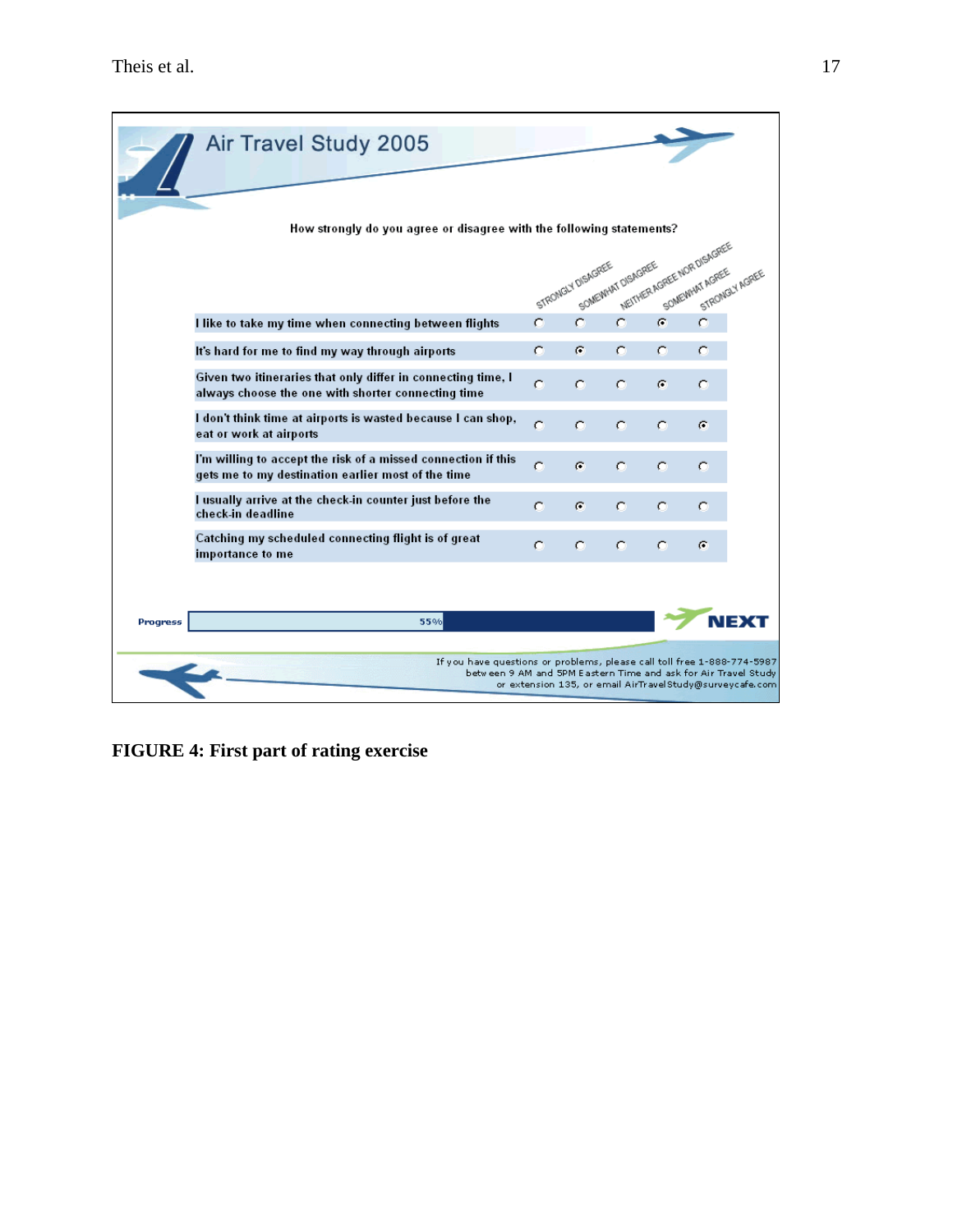<span id="page-17-0"></span>

**FIGURE 5: Second part of rating exercise**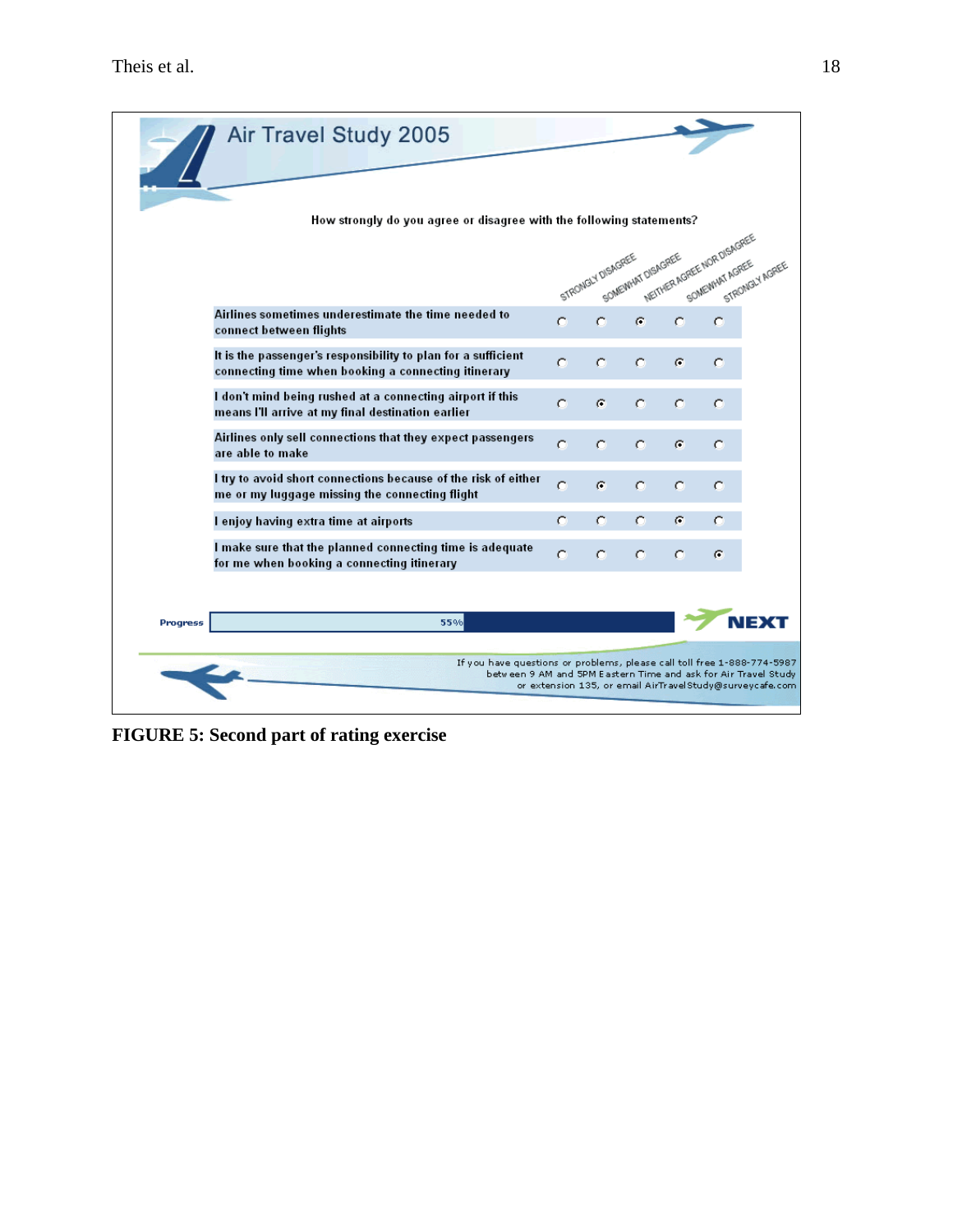| <b>Rating Exercise Results</b>                                                                                          |                     |                   |     |                           |                |                               |
|-------------------------------------------------------------------------------------------------------------------------|---------------------|-------------------|-----|---------------------------|----------------|-------------------------------|
| I make sure that the planned connecting<br>time is adequate for me when booking a<br>connecting itinerary               | 4%<br>18%           |                   | 47% |                           |                | 30%                           |
| I enjoy having extra time at airports                                                                                   | 19%                 | 24%               |     | 25%                       | 25%            | 7%                            |
| I try to avoid short connections because<br>of the risk of either me or my luggage<br>missing the connecting flight     | 4%<br>18%           | 22%               |     | 36%                       |                | 20%                           |
| Airlines only sell connections that they<br>expect passengers are able to make                                          | 10%                 | 24%               |     | 30%                       | 29%            | 6%                            |
| I don't mind being rushed at a connecting<br>airport if this means I'll arrive at my final<br>destination earlier       | 9%                  | 25%               | 18% |                           | 37%            | 11%                           |
| It is the passenger's responsibility to plan<br>for a sufficient connecting time when<br>booking a connecting itinerary | 11%                 | 22%               | 16% |                           | 39%            | 12%                           |
| Airlines sometimes underestimate the<br>time needed to connect between flights                                          | 10%                 | 21%               |     | 45%                       |                | 22%                           |
| Catching my scheduled connecting flight<br>is of great importance to me                                                 | 18% 6%              | 29%               |     |                           | 63%            |                               |
| I usually arrive at the check-in counter<br>just before the check-in deadline                                           |                     | 48%               |     | 31%                       | 10%            | 8%<br>4%                      |
| I'm willing to accept the risk of a missed<br>connection if this gets me to my<br>destination earlier most of the time  | 16%                 | 33%               |     | 21%                       | 23%            | 7%                            |
| I don't think time at airports is wasted<br>because I can shop, eat or work at<br>airports                              | 23%                 |                   | 26% | 21%                       | 24%            | 6%                            |
| Given two itineraries that only differ in<br>connecting time, I always choose the one<br>with shorter connecting time   | 3%<br>12%           | 19%               |     | 37%                       |                | 29%                           |
| It's hard for me to find my way through<br>airports                                                                     | 24%                 |                   | 33% | 17%                       | 21%            | 6%                            |
| I like to take my time when connecting<br>between flights                                                               | 6%<br>16%           | 19%               |     | 39%                       |                | 20%                           |
|                                                                                                                         | □ strongly disagree | somewhat disagree |     | neither agree or disagree | somewhat agree | $\blacksquare$ strongly agree |

<span id="page-18-0"></span>**FIGURE 6: Summary of rating exercise responses**